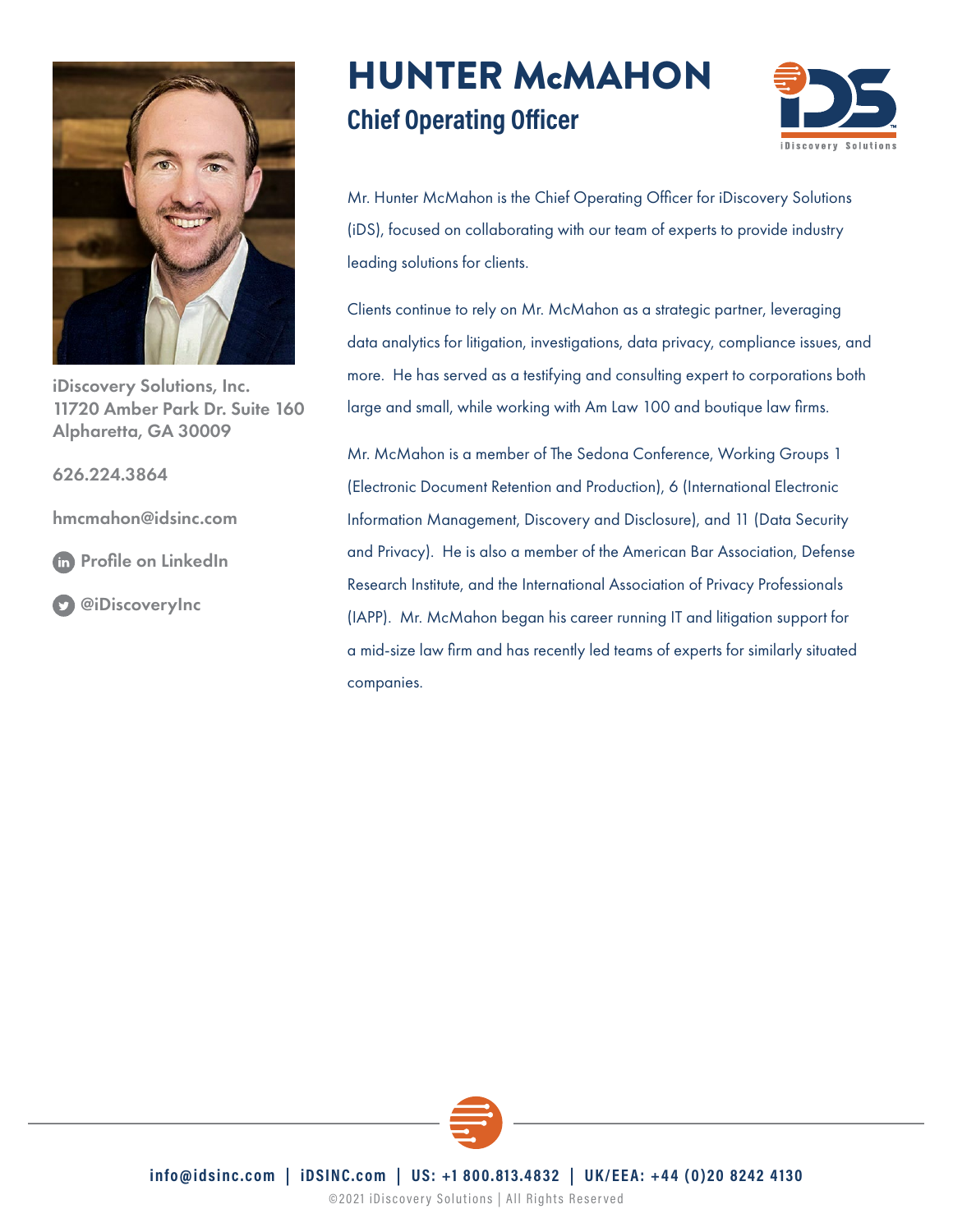## SELECT EXPERIENCE

- Assisted in-house and outside counsel with the identification and evaluation of over a dozen structured data sources in effort to defend against multiple FLSA class actions. The analysis ultimately reduced the class size and settlement value by removing questions of fact and disproving Plaintiff's claims of averages.
- Worked with in-house and national coordinating counsel to develop a Discovery Playbook for insurance defense matters, resulting in more efficient handling of projects and reduction of burden on in-house resources.
- Assisted a corporate human resources department with evaluating HRIS data sources and repositories during system migrations for legal hold obligations for pending FLSA class actions.
- Collaborated with outside counsel in the evaluation of a key employee departure and assisted with the analysis of voluminous event logs, as well as correlation efforts to establish a timeline of events and identify additional sources of stolen information.
- In the energy services industry, led data mapping and litigation readiness efforts ultimately resulting in substantial savings during ensuing litigation; subsequently named as the company's 30(b)(6) for multiple matters.
- Collaborated with data forensics team and outside counsel to evaluate and provide potential explanations regarding missing data, successfully avoiding sanctions.
- Worked with energy client's in-house team to document existing protocols and prepare for migration to Office365 while fulfilling legal hold obligations. Resulted in a Discovery Playbook that could be leveraged immediately and updated periodically as upgrades were made.
- Assisted national coordinating counsel with developing a custom database to manage multi-district litigation (hundreds of claims) resulting greater transparency for the client and work product sharing for counsel.

## **EDUCATION**

- Certified Information Privacy Technologist (CIPT, 2016)
- Juris Doctorate, University of La Verne College of Law (2011)
- Bachelor of Arts, Political Science, Azusa Pacific University (2007)

## PUBLICATIONS

- 1. "The Double-Edged Sword of "Digital Exhaust", Corporate Counsel Business Journal (2018)
- 2. "Analyze This (and That): Event-Based Analysis: Changing Your Vantage Point", iDS Blog (2017)
- 3. "Drawing a Privacy Line in Today's Data Rich World", Round Table, Metropolitan Corporate Counsel (October 2017)
- 4. "5 Tips to Help Mitigate Insider Theft", Metropolitan Corporate Counsel (March 2017)
- 5. "The eDiscovery Obstacle Course: A Survival Guide", LinkedIn (October 2016)

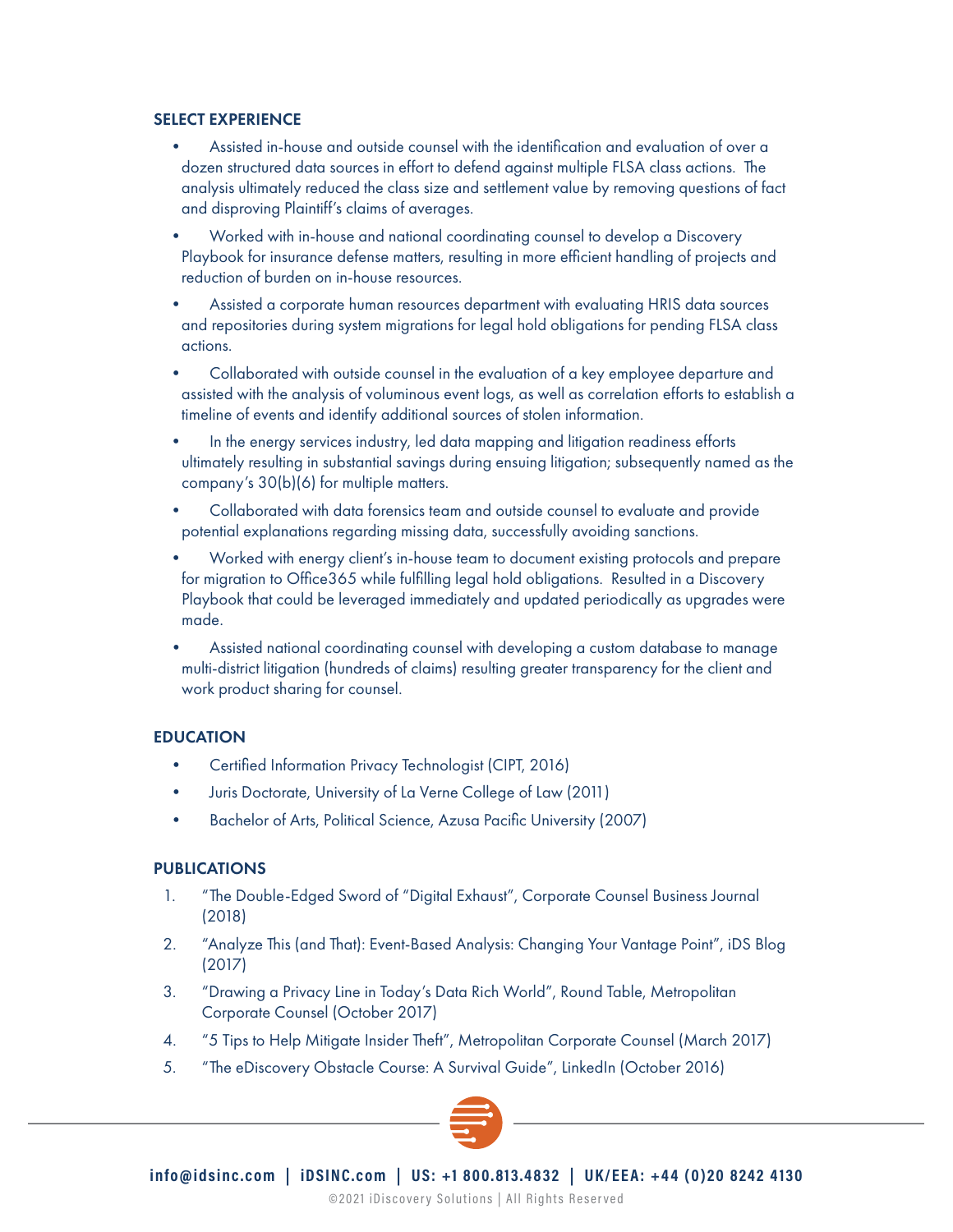- 6. "Having a Game Plan", LinkedIn (August 2016)
- 7. "Data with Purpose", LinkedIn (July 2016)
- 8. "Location, Location, Location", LinkedIn (June 2016)
- 9. "Focused Agility", LinkedIn (June 2016)
- 10. "Introduction to ESI and Obstacle Course Racing", LinkedIn (May 2016)
- 11. "Whose Cloud is That?", Altep Articles (November 2015)
- 12. "A Case for IG Analytics", Law Technology News (November 2015)
- 13. "The Value of Structured Data in Discovery", Corporate Counsel (September 2014)
- 14. "Social Media Realities for Corporate Counsel", Corporate Counsel (October 2013)
- 15. "Get enformed!", eDiscovery Connection (Defense Research Institute, eDiscovery Committee) Vol. 7 Issue 1, at 4
- 16. "DRI Survey of Federal and State Court Electronic Filing Rules", The DRI Defense Library Services, Defense Research Institute – Technology Committee (Summer 2010)
- 17. "Shortcomings of the Federal Rules of Civil Procedure", eDiscovery Connection, Defense Research Institute – eDiscovery Committee (Summer 2009)

## TESTIFYING EXPERIENCE

- 1.Expert Report and Deposition on information on mobile devices, Wellin et al v. Wellin et al., US District Court, District of South Carolina, Charleston Division (2018)
- 2.Declarations on forensic artifacts and related analyses, IQVIA, Inc. et al v. Veeva Systems, Inc., US District Court, District of New Jersey (2018)
- 3.Declarations on analysis of structured data, Ortega, et al, v. J.B. Hunt Transport, Inc., US District Court, Central District of California (2018)
- 4.Declaration on records production from corporate systems, The United States of America ex rel. Cori Rigsby and Kerri Rigsby v. State Farm Fire & Casualty Company, et al, US District Court, Southern District of Mississippi (2018)
- 5.Declarations on backup tapes and restoration efforts, The Physicians Alliance Corporation v. WellCare of Louisiana, Inc. et al, US District Court, Middle District of Louisiana (2018)
- 6.Declaration on structured data sources, Craftwood Lumber Company v. Senco Brands, US District Court, Northern District of Illinois, Eastern Division (2016)
- 7.Declaration on eDiscovery standards, Monje et al v. Spin Master, Inc., et al., US District Court, Arizona (2016)
- 8.Declaration on structured data sources and burdens of retrieval, Adams v. Midwest Insurance, (2015)
- 9.Declaration on native format of email, Cheryl Borden and Sandra Miller v. Embassy

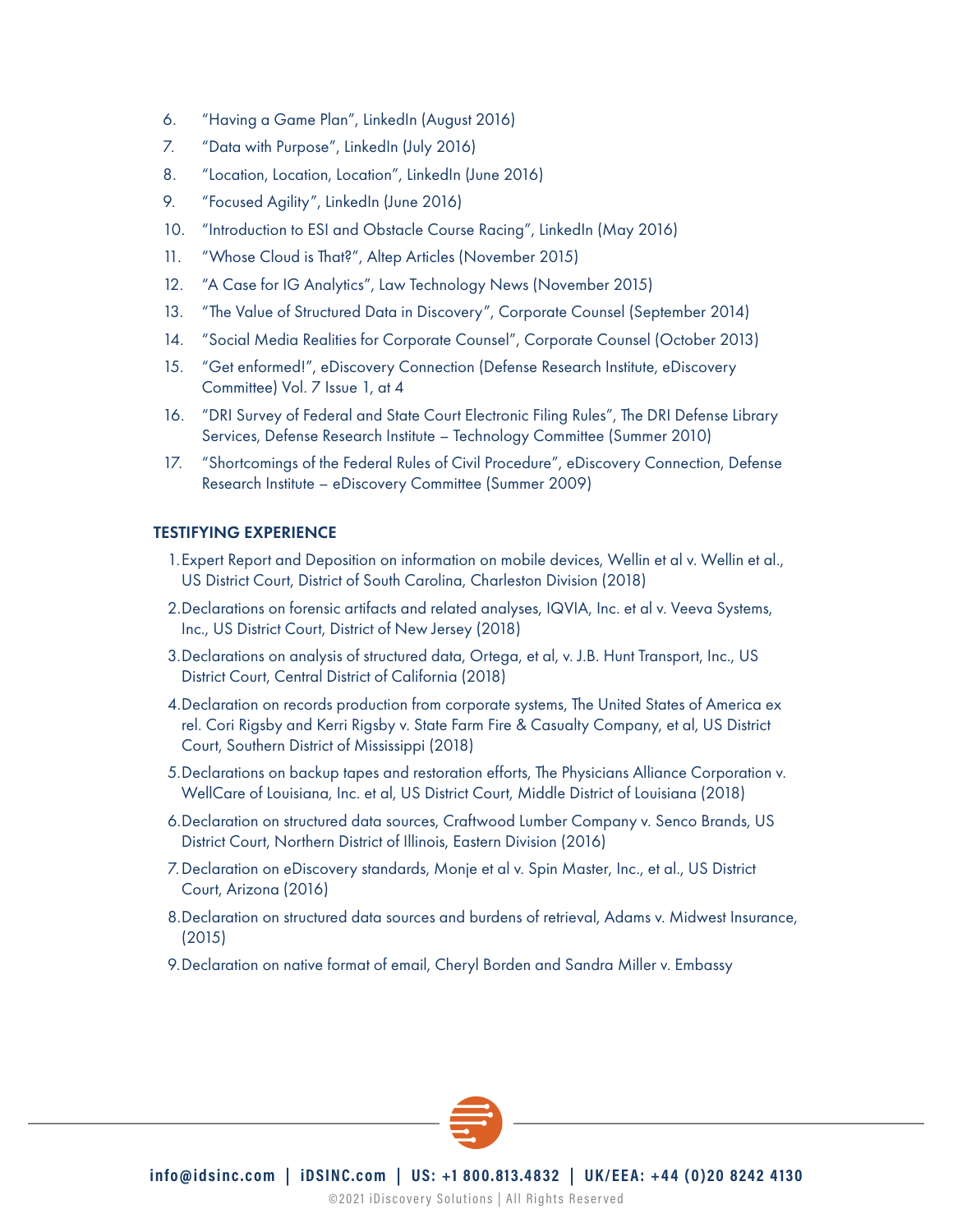Management, LLC et al., Superior Court, State of Washington, County of Pierce (2015)

- 10. Declaration on native format of email, Kathleen Story and Allisa Root v. Heartland Grading et al., Superior Court, State of California, County of San Diego (2014)
- 11. Declaration on cost of eDiscovery, Christopher Stephen Miller v. Hartford Securities Distribution Company, Inc., Financial Industry Regulatory Authority, Dispute Resolution – Arbitration (2013)
- 12. Declaration on cost of eDiscovery, Ashwin Nanda v. Western Dental Services, Inc. et al., Superior Court, State of California, County of San Francisco (2013)
- 13. Expert Report, Deposition and Court Testimony regarding website structure and analysis, Harbor Breeze Corporation, Inc. v. Newport Landing Sportsfishing, et al., Superior Court, State of California, Los Angeles (2012)

## SELECT SPEAKING ENGAGEMENTS AND CONFERENCES

- 1. EDI Judicial Symposium, "The Omnipresent Smartphone: What is on it and how do you get it?" (2018)
- 2. Pennsylvania Bar Institute, "E-Discovery–Emails and Social Media and Other On-Line Evidence" (2018)
- 3. ILTA Webinar, "Nanosensors and the Internet of Nanothings" (2018)
- 4. Multiple firms & associations, CLE, "Leveraging Structured Data" (2018)
- 5. Multiple firms, CLE, "Digital Breadcrumbs" (2017, 2018)
- 6. Metropolitan Corporate Counsel, Drawing a Privacy Line in Today's Data Rich World (2018)
- 7. Multiple firms, CLE, "How to Turn Conceptual Analytics into Investigative Assets" (2017)
- 8. Multiple firms, CLE, "A Road Map to Social eDiscovery" (2017)
- 9. Multiple firms, CLE, "A SMART Approach to Discovery" (2016, 2017)
- 10. San Francisco Bar Association Lunch and Learn, "How Private is Private" (2016)
- 11. Master's Conference Chicago, panel discussion, "Is Your Discovery Secure?" (2016)
- 12. Seminar series, CLE, "Employee Investigations & Playbook" (2016)
- 13. Webinar, speaker, "CORE Discovery" (2016)
- 14. Federal Bar Association, speaker, "Evolution of Discovery: From Paper to Data" (2015)
- 15. Master's Conference Washington DC, panel discussion, "Is Your Discovery Secure?" (2015)
- 16. Webinar, "The Real Value of Structured Data" (2015)
- 17. Women in eDiscovery, CLE, "Dealing with Structured Data," (2015)
- 18. eDiscovery Institute, speaker, "eWorkplaces, the Future and the Challenge" (2015)